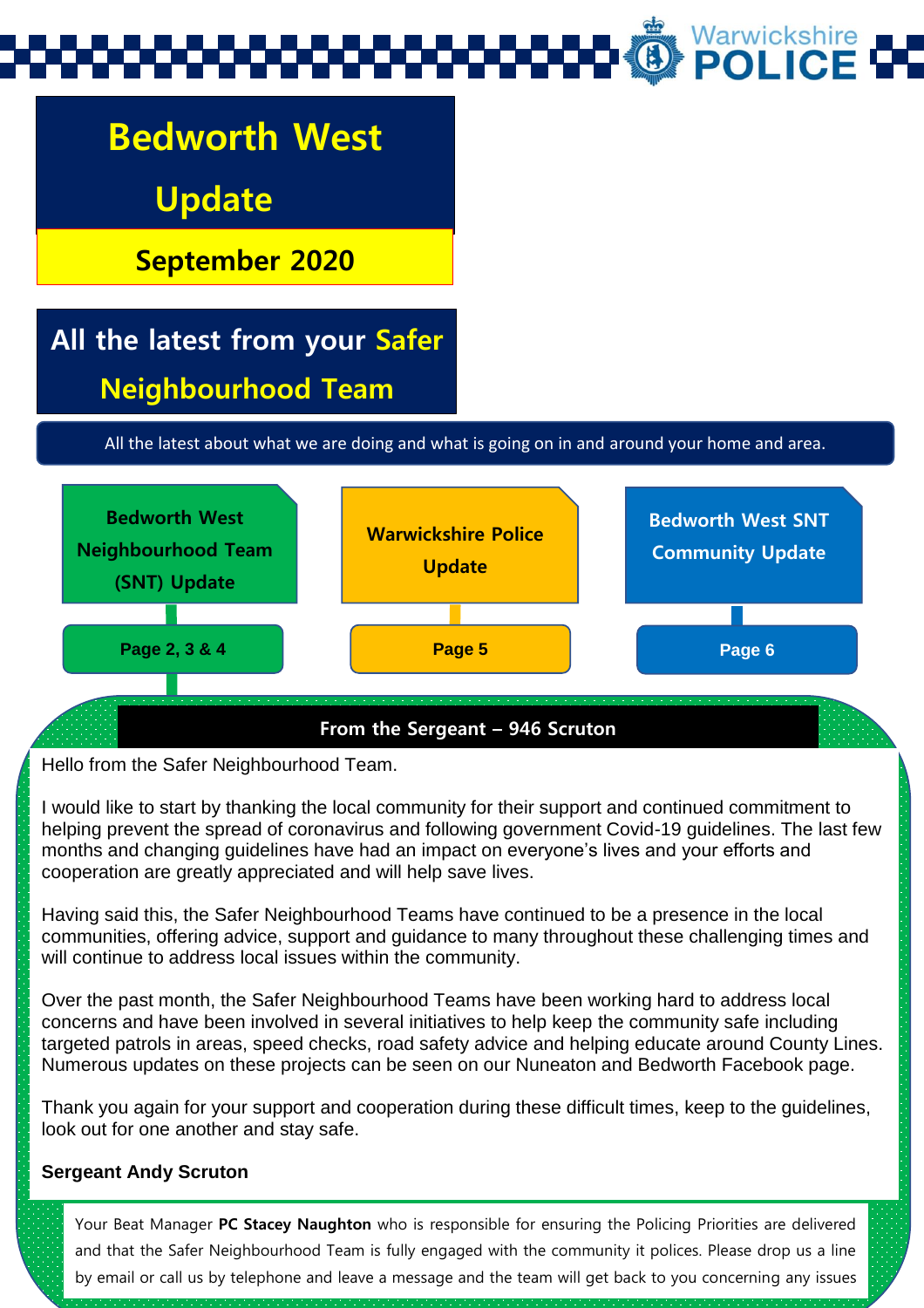Warwickshire

**Bedworth West Safer Neighbourhood Team (SNT) Update** 

**How to keep up with Bedworth Central Safer Neighbourhood Team**  We are on Twitter: **@Warwickshirepolice** We are on Facebook: **Nuneaton and Bedworth Police** 

#### **Operation Six – Covid-19**

**Out and about with Bedworth West SNT Warwickshire Police is committed to playing our part in reducing the transmission of COVID-19.** Preventing the spread of the virus is a shared effort in which we will continue to play a critical role alongside health colleagues, Government, businesses, local authorities and our communities.

**Under the new rules, people may not participate in social gatherings, in any place, in groups of more than 6.** These rules apply across England, to all ages, to gatherings indoors and outdoors, in private homes, public outdoor spaces and venues such as pubs and restaurants, and these rules replace all previous regulations.



### **Blackberry Lane, Ash Green**

Following a considerable number of calls from the local community regarding anti-social behaviour on Blackberry Lane, the team implemented an operation at the location and liaised with NBBC to secure funding for height restriction gates to be erected to eradicate the problem, which has proved to be very effective and no longer causes concern for local residents.

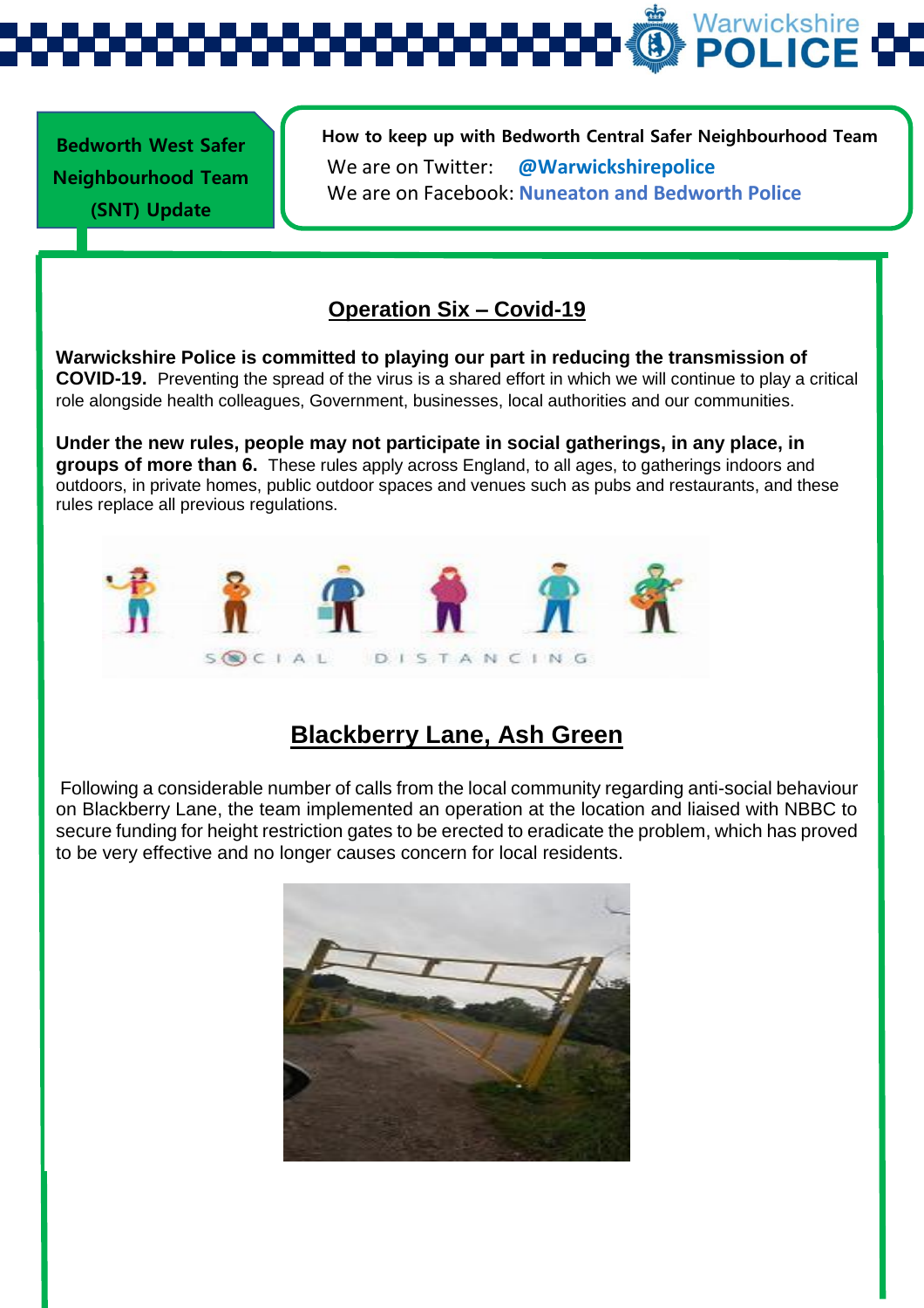**Operation Cera** – We have had a number of reports regarding youths in local parks, smoking, drinking and causing anti-social behaviour in the local community. Officers have been out in force tackle this problem on a wider scale and have taken positive action and will continue to do so.



**Drugs Warrants** – A number of warrants have been executed across the county including Bedworth over the last few months, which have proved to be very positive with a significant amount of heroin, crack cocaine, cocaine and cannabis being seized.

Officers have arrested 50 people as part of a sustained focus on targeting county lines drug dealing and gangs within the county.

Vehicles, more than £20,000 in cash, imitation firearms and knives and 41 phones suspected to be linked to drug dealing were seized.

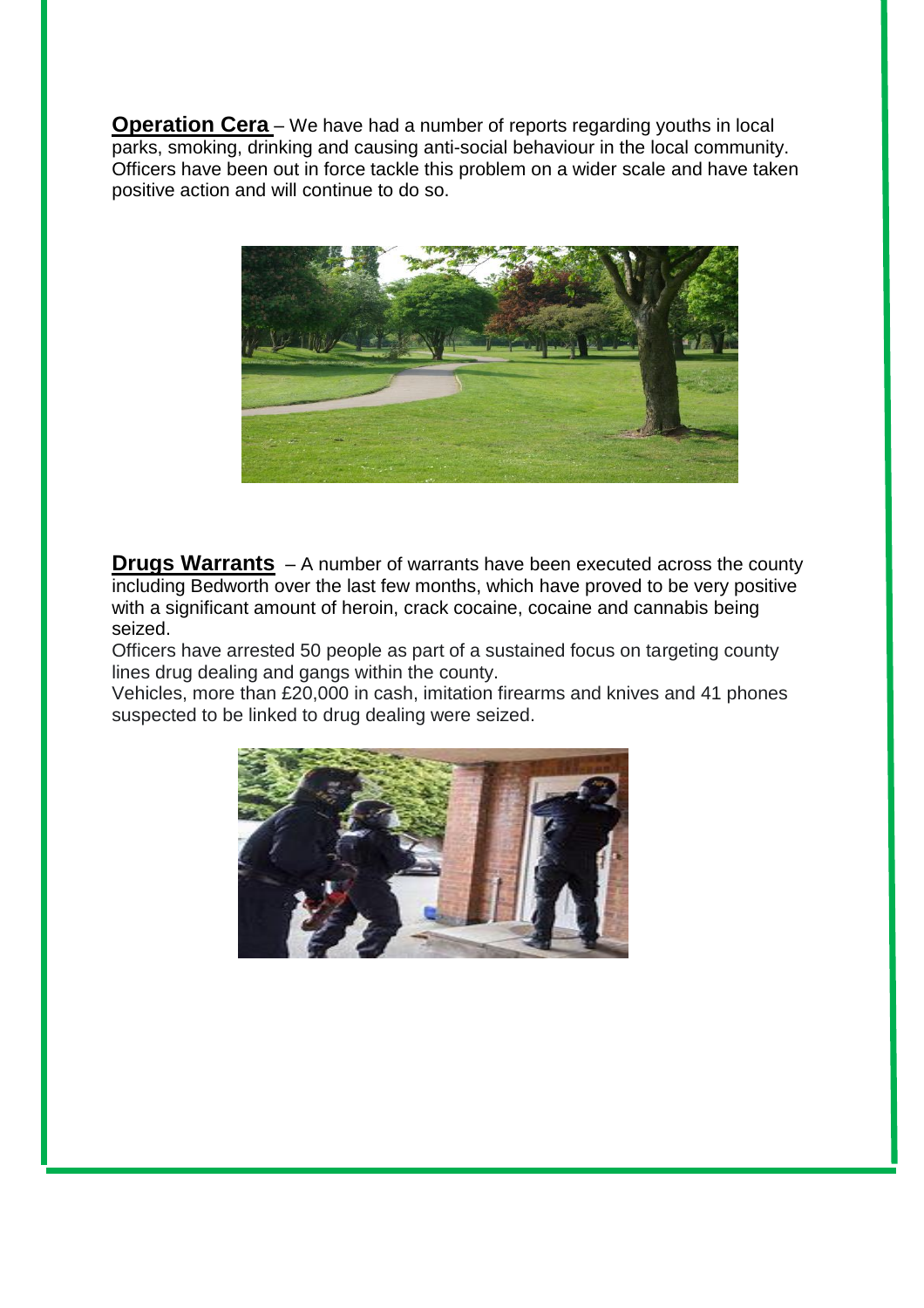**Traveller Encampment -** Officers responded promptly to reports of a traveller encampment on the grounds of Newdigate Sports and Social Club. The necessary action was taken and the site was vacated within four hours of the travellers arriving.



### **Our Priorities**

Our priorities from September through to October 2020 for Bedworth West SNT are:

- **Covid-19 Breaches**
- **Vehicle Crime**
- **Drugs**
- **Speeding**
- **Anti-Social Behaviour in the Town Centre and local parks**

We will provide an update regarding the priorities and what action the team have taken in the next addition.

If you have any suggestions or concerns regarding the above, please do not hesitate to make contact with the team.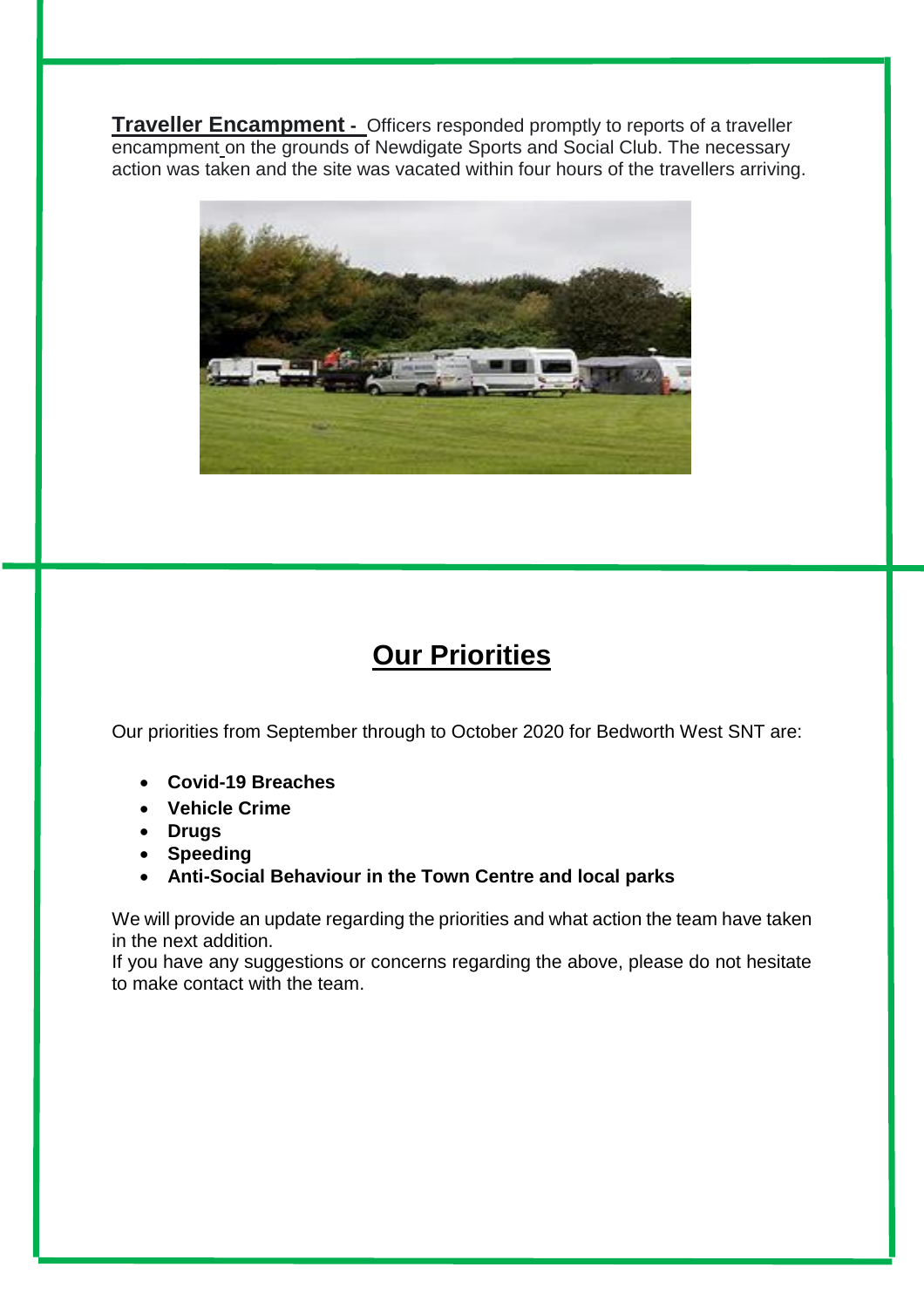# Warwickshire<br>**POLICE**



Hello from the Bedworth West team.

It's been a trying and testing few weeks for all of us however our team has been able to conduct some really positive and proactive work. We have made great progress with tackling drug dealing and county lines in our area with multiple arrests being made and properties being made vacant. We are constantly looking at ways to increase our engagement with the communities we serve, whilst also abiding by the social distancing rules and ever changing restrictions.

Our focus over the upcoming months will be around vehicle crime, burglaries and continuing with anti-social behaviour.

It is important however that all incidents are reported to us so we can have a clear insight of what is occurring and when so we can focus our resources in the right area.

Thank you for your continued support. Stay safe and please abide by the government advice.